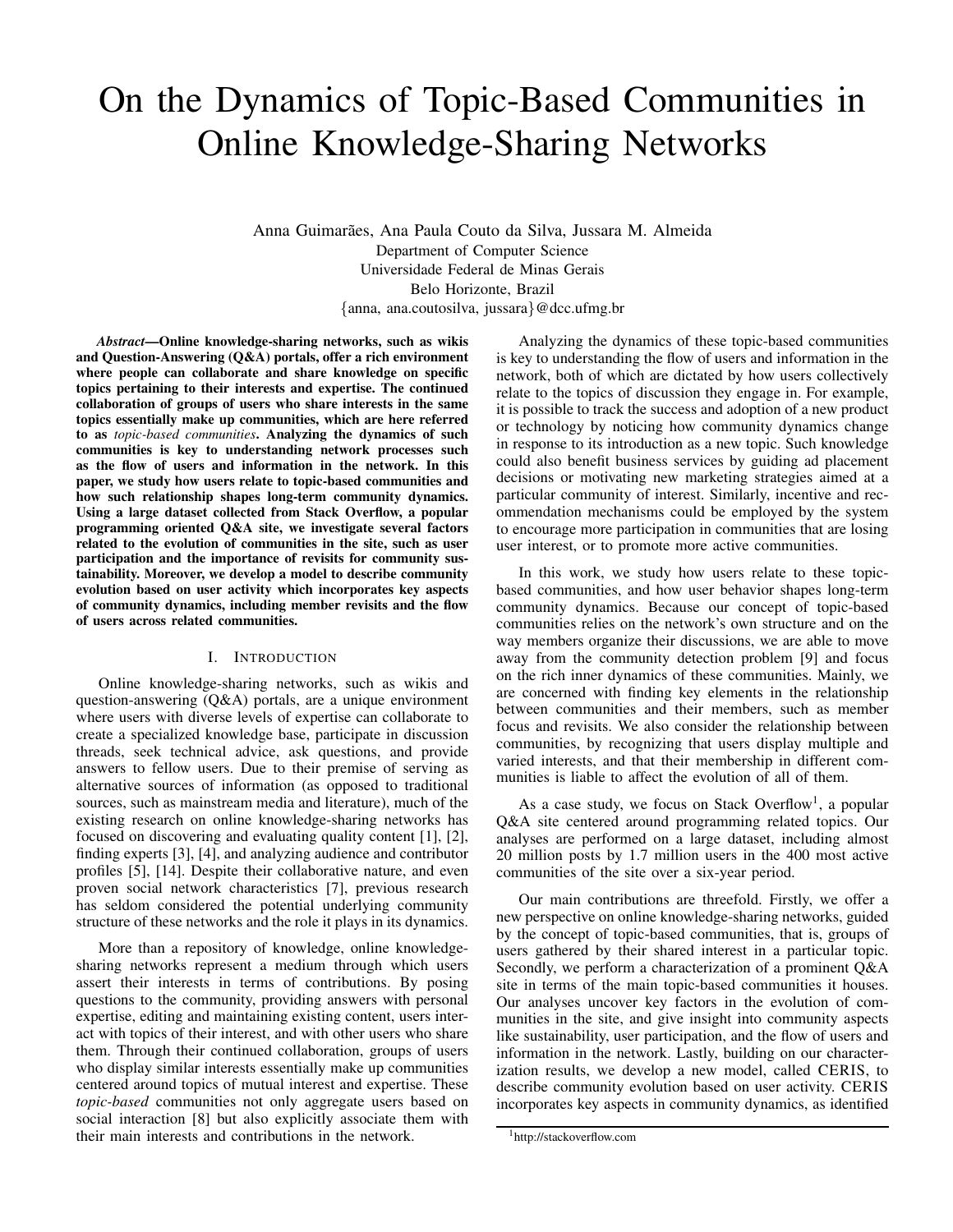in our characterization study, such as the impact of revisits and the dynamic flow of users between related communities. Our model expands prior efforts by combining elements of two state-of-the-art approaches [10], [11] to represent the concurrent evolution of multiple communities, and the effect that related communities have on one another.

The rest of this paper is organized as follows. We briefly review related work in Section 2, and introduce the topic-based communities of Stack Overflow and our dataset in Section 3. Our characterization of the dynamic properties of these communities is presented in Section 4, while our community evolution model is introduced in Section 5. We summarize the paper, offering directions for future work in Section 6.

## II. RELATED WORK

Research on knowledge-sharing networks primarily focuses on their potential as a rich source of information. In addition to devising methods to uncover quality content and mining expertise [12], [2], [13], [3], recent work seeks also to understand how such expert content comes into fruition. Due to the voluntary and collaborative nature of these sites, a clear approach to the problem is to look at how user behavior in the network translates into meaningful content [14], [7], [5], [6].

Solomon and Wash [15] address possible factors for project survival and sustainability in WikiProjects by relating different measures of project success to three possible growth patterns: accelerating, linear, and descelerating. While we also address factors that impact the evolution of topics in Stack Overflow, our analyses focus on the communities that surround them.

In [16], the authors explore user interaction in Q&A sites by recognizing the existence of communities of users who take part in the same discussions. Complementing previous efforts in community extraction [17], [18], they develop a probabilistic model to extract evolving clusters of linked users from the social graph of Yahoo! Answers and relate these user groups to a shared topic of interest. While they focus on communities formed by user interaction, we here take the communities as given by the topic structure of Stack Overflow and focus rather on their dynamics. Moreover, despite recognizing that users may participate in multiple communities, none of the aforementioned studies analyze how the dynamics of one community may affect the evolution of another, which we do here.

To the best of our knowledge, our work is the first thorough examination of a knowledge-sharing network from the perspective of dynamic topic-based communities.

## III. TOPIC-BASED COMMUNITIES

Collaboration is the building block of a knowledge-sharing network. In wikis, editors cooperate in writing and editing articles, while in Q&A sites, users draw from personal experience and expertise to answer questions from fellow network members, working together to solve specific problems. By collaborating to create a robust knowledge base, users are constantly interacting with topics of their interest, and with other users who share those interests.

In order to describe this multi-faceted relationship, we build on the definitions of social [8] and affiliation networks [19] to introduce the concept of *topic-based communities*. These communities describe groups of users who actively contribute to discussions about given topics of mutual interest. As such, a topic-based community expresses the relationships between collaborating users and the underlying common topic that guides their interactions in the network. Because our definition of topic-based communities derives directly from how members organize their discussions, we can bypass the community detection step in evaluating community structure in a network. For each topic of ongoing discussion in the network, each such community is a well-defined dynamic object.

Various knowledge-sharing networks are available on the Web, each one hosting a variety of topic-based communities. Examples include Quora, Yahoo! Answers<sup>2</sup>, and Stack Overflow. As a case study, we focus on Stack Overflow, a currently very popular Q&A network. Next, we introduce Stack Overflow, and then describe the dataset used in our study.

#### *A. Stack Overflow*

Stack Overflow is the sub-domain of the Stack Exchange Q&A network specialized in programming questions. Since going online in 2008, the site's primary objective has been to create an open, fully collaborative "library of detailed answers to every question about programming". As of January 2015, the site already hosted over 8 million questions and 15 million answers, and had  $3.8$  million registered users<sup>3</sup>.

In Stack Overflow, the category structure commonly used in Q&A sites is replaced with user-defined tags. That is, instead of posting their questions to one of predefined general categories, users can associate up to five tags to each question. These tags are used to index and organize discussion threads pertaining to the same topics and provide a simple and wellstructured way to navigate the website. Some popular tags include "javascript", 'ruby-on-rails-3", and "database".

When applying our concept of topic-based communities to Stack Overflow, each tag corresponds to a topic of interest. Users who have created posts with a certain tag will form the community around that tag (e.g., users who post about the Python programming language form a "Python-based" community). Thus, we take advantage of the structure of the site to intuitively derive topic-based communities.

This definition bears two implications. First, at any moment, a given user may belong to multiple communities as result of the user's participation in multiple discussions about different topics, or even in a single discussion to which multiple tags were assigned. In the latter case, the use of multiple tags suggests that the subject of the discussion relates to multiple disciplines (or topics). Thus, it is reasonable that users involved in such discussions are considered part of all related communities. Secondly, users may use different tags to express the same general subject. We note, however, that Stack Overflow does attempt to eliminate synonyms by periodic moderation of the tags used. Thus, we consider each tag as a different community<sup>4</sup>. However, our definition can be extended to group together multiple related tags in a single community.

<sup>2</sup>http://www.quora.com, http://answers.yahoo.com.

<sup>3</sup>http://stackexchange.com/.

<sup>4</sup>We note that there are no obvious synonyms in the tags used to define the communities in our dataset. Thus, we believe all analyzed communities relate to different topics (in a broader sense).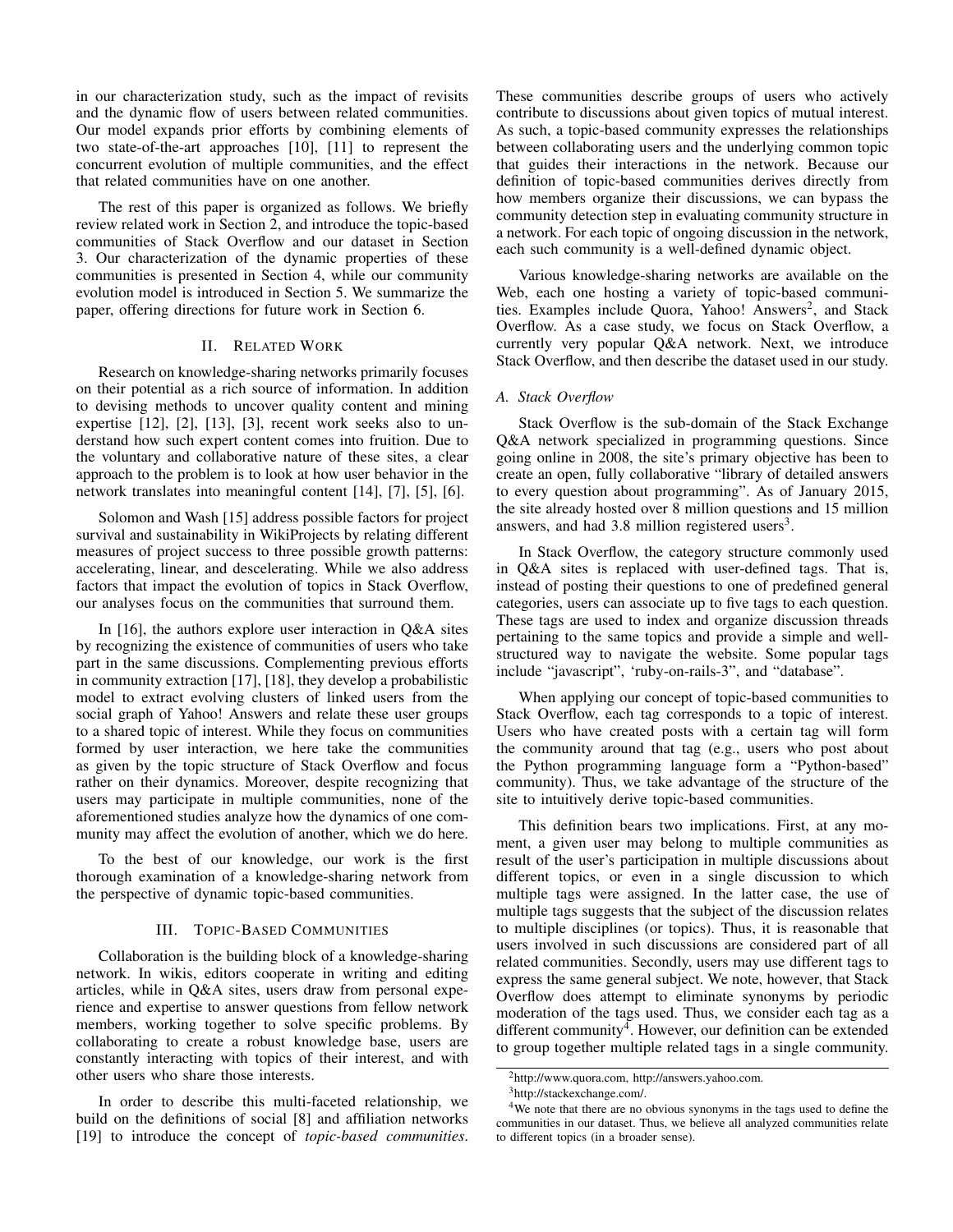# *B. Dataset*

The dataset used in our study was built as follows. First, we borrowed the database used in a previous study of answer quality in Stack Overflow [1]. This database contains a complete dump of the system with detailed post data from 2008 to 2012. We then added to the data by collecting more recent content through queries posted to Stack Exchange's Data Explorer<sup>5</sup>. This interface allows the retrieval of the complete database of each sub-domain of Stack Exchange, including Stack Overflow, with a limit of 50 thousand results per query. After a series of queries, designed to cover all posts dated after the prior collection, we were able to extend the original database to a complete dump of Stack Overflow, with all posts from its opening date in August 2008 until August  $31^{st}$  2014.

We focus our study on the top 400 communities with the largest number of posts (questions and answers), which alone account for over 90% of all posts in the site. Our dataset with the selected communities contains 19.8 million posts made by 1.7 million users over a period of 6 years<sup>6</sup>. Even considering only these 400 communities, we do observe a great variability in terms of number of posts and users across them. On average, each selected community has 100,133 posts ( $CV<sup>7</sup>$  of 2.34) and 32,038 users  $(CV \text{ of } 1.33)^8$ . Futhermore, most communities remained active through a large fraction of the observed period, with an average period of activity (interval between first and last post) of 2,016 days (CV of 0.19).

# IV. TEMPORAL DYNAMICS OF TOPIC-BASED COMMUNITIES IN STACK OVERFLOW

In order to understand the key factors that drive community activity, we look into how users divide their attention across communities in the network. Namely, we focus on the dedication of users to each individual community they participate in and the impact of a shared member base between communities, which result from users exhibiting varied interests.

#### *A. Revisiting Behaviour*

We start by analyzing the extent to which users contribute to the same topics (and thus their respective communities) and the effect of this persistent participation on community evolution. Specifically, we investigate users' revisiting behaviour. We define user u as a revisitor of a community c at time  $t_i$  if u has made a post in c in any previous instant  $t_i < t_j$ .

Figure 1(a) shows the cumulative distribution function (CDF) of the fraction of revisitors in all communities over time. Since communities have varied age and member populations, we focus on their first year of activity. We compare three distinct moments in the community's lifetime, namely, the  $1^{st}$ ,  $6^{th}$  and  $12^{th}$  months, as well as the overall results in the year, to analyze how member base composition (new users and revisitors) changes over time.

Figure 1(a) shows that, during the  $1^{st}$  month of activity, more than 25% of the members of half of the communities



Fig. 1. Revisiting patterns over time (CDFs).

are revisitors, whereas for 25% of the communities, more than 62% of the users are revisitors. These fractions are impressive, given that users only had a short period of contact with the topic in the network. The  $6^{th}$  month of activity shows a leap in revisiting behavior, with the fraction of revisitors exceeding 44% for half of the communities. This fraction continues to grow, albeit at a slower rate, reaching 50% for half of the communities at the  $12^{th}$  month. The distribution is similar if the entire first year is considered: more than 52% of the users in the period are revisitors for half of the communities.

Figure 1(b) shows similar patterns for the fraction of posts by revisitors (i.e., revisits). As members resume participation in previously visited communities, their posts makes up at least 44% of all posts in the community during the  $6^{th}$  month, for half of the communites. The fraction of revisits keeps growing slowly afterwards, falling between 40% and 80% for over 60% of the communities at the  $12^{th}$  month. Thus, despite the great variability, revisitors quickly become a large fraction of the member base of many analyzed communities, also accounting for a large fraction of all monthly posts.

We note that we found no clear correlation $9$  between the lifetime of the community (time betwen first and last post) and the fraction of revisitors ( $\rho = 0.06$ ) as well as the fraction of posts by revisitors ( $\rho = 0.05$ ). This is not all surprising, as some communities may remain in the system while receiving only few posts, sporadically. We do, however, find a reasonably strong positive correlation between the fraction of revisitors and the total number of posts in a community through its lifetime ( $\rho = 0.46$ ). Thus, though we cannot claim any causality effect, there is a general trend towards more active communities having higher fractions of revisitors, suggesting that those users play an important role on community sustainability. As an example, in total, the Java community received around 2 million posts, of which 76% were made by revisitors.

## *B. Participation in Multiple Communities*

As the individual expertises and interests of a user may span over various areas of knowledge, a user may participate in any number of communities in the network at any time. Figure 2(a) shows the distribution of the total number of communities a user participates in while in the network. The distribution is highly skewed (CV of 1.54). Around 13% and 15% of the users are involved in only two and three communities, respectively, while the average user participates in a total of 17 communities. Interestingly, the figure shows that only around

<sup>5</sup>http://data.stackexchange.com/.

<sup>6</sup>Dataset available upon request.

 $7$ Coefficient of Variation (CV) is the ratio of standard deviation to the mean.

<sup>&</sup>lt;sup>8</sup>Recall that the same post and user may belong to multiple communities, as a post may receive multiple tags.

<sup>&</sup>lt;sup>9</sup>We used the Spearman correlation coefficient  $\rho$ , as it does *not* require linear relationship between the variables.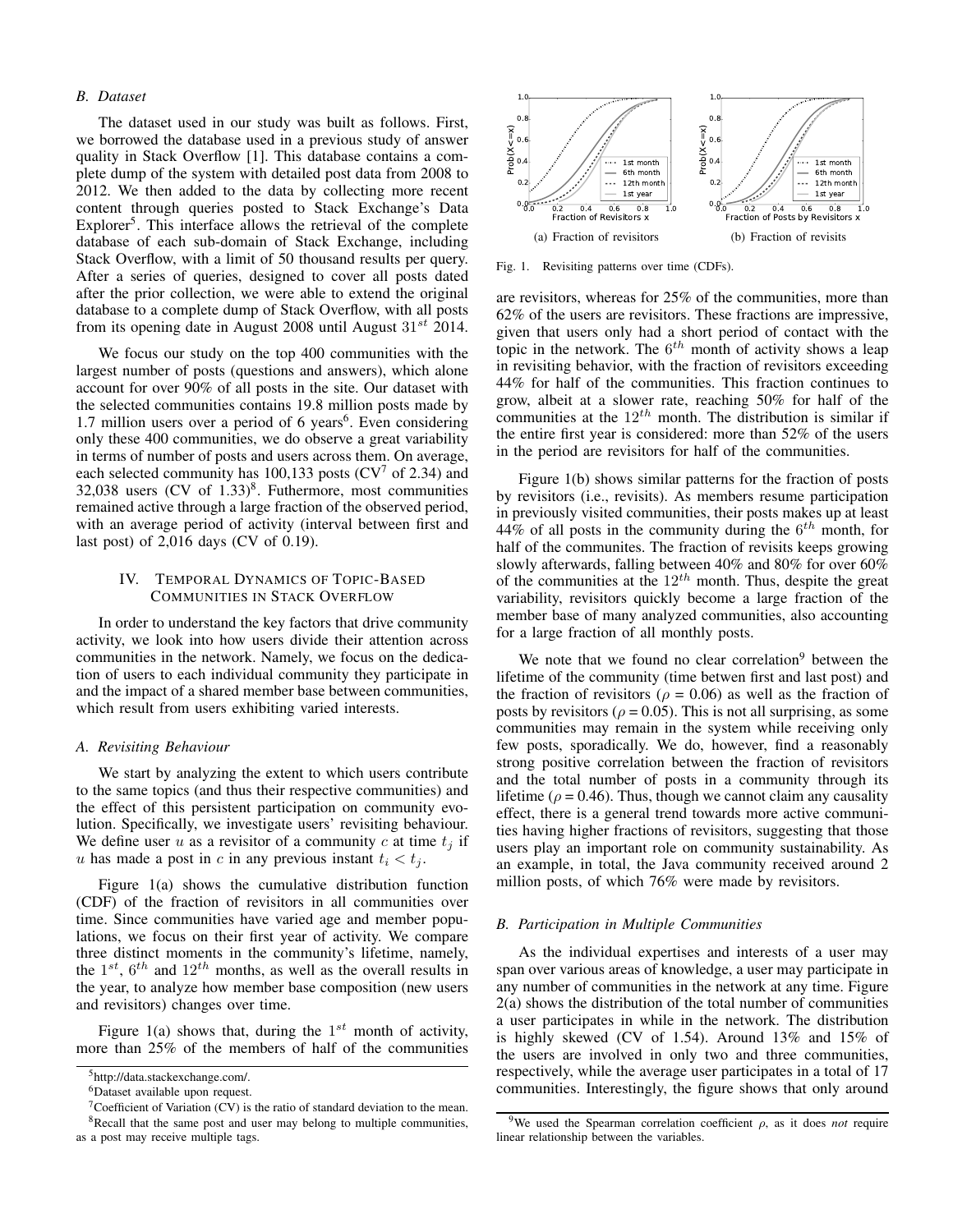

Fig. 2. User engagement in all communities (aggregated values in a); monthly values in b)-d)).

4% of the users participate in a single community, while 9% of them exceed 50 communities in total.

We also analyze the dynamics of user interests by focusing on the distributions of the number of communities a user participates in on each month, during the user's first year in the network. Figure 2(b) summarizes these distributions by means of boxplots with the  $1^{st}$ ,  $2^{nd}$  and  $3^{rd}$  quartiles, as well as the  $10^{th}$  and  $90^{th}$  percentiles. Despite a great variability across users in every month, we note that users, particularly the top-10% that contribute to the largest number of communities (i.e.,  $90<sup>th</sup>$  percentiles), tend to become more focused over time, limiting their posts to slightly fewer topics. The same decaying pattern is also observed for the number of posts by a user in each community, particularly for those who are heavier contributors, as shown in Figure 2(c). Despite this decay, the 10% most active users still go on contributing to at least 42 communities, with at least 87 posts on each of them, even 12 months after joining the network. In contrast, 25% of the users participate in up to 7 communities, with as many as 11 posts to each of them by that time  $(1^{st}$  quartile). Thus, in general, users tend to become slightly less active, in terms of numbers of communities and posts, as time progresses, which is consistent with previous results on user activity in Stack Exchange sites (not including Stack Overflow) [5].

We further analyze user interest dynamics by focusing on the specific communities a user contributes to in each window of one month. Given  $C_t^u$ , the set of communities a user u contributes to during window  $t$ , we employ the Jaccard coefficient<sup>10</sup>  $J^u$  to quantify the community membership overlap of u in windows t and  $t + 1$ , defined as  $J^u = \frac{|C_t^u \cap C_{t+1}^u|}{|C_t^u \cap C_t^u|}$  $\frac{C_t^{u} \cup C_{t+1}^u}{\left|C_t^u \cup C_{t+1}^u\right|}.$ 

Figure 2(d) shows the evolution of the median Jaccard coefficient, computed across all users, for pairs of consecutive windows. We omit confidence intervals to improve readability, but we note a great variability in these measures (consistent with Figure 2(b)). The plot shows noticeable changes in user interests, with users usually recycling about two thirds of the communities they contribute to and remaining active in the other third. At some points, users come close to joining all new communities, in relation to the previous month. This may be due to the bursty creation of several new communities in the network, which may attract the attention of interested users.

# *C. Migration of Users Across Communities*

As their interests change over time, users may migrate across communities, reducing their participation in some topics to focus on others. Such migration is expected, for example, across communities centered around different versions of the same basic technology (e.g.,  $iOS5$  and  $iOS6$ )<sup>11</sup>.

Figure 3 shows the composition of the member base of two such communities, namely iOS 6 and Ruby on Rails 4, over time. On each month, we split the community members into those who participated in the community centered around the previous version of the technology (i.e., iOS 5 and Ruby on Rails 3), and those who did not. We refer to the latter as *new members*, although they might have participated in communities centered around older versions. As shown in the figure, members inherited from the previous version community are present in the new community in significant number, especially earlier in the lifetime of the new community. For example, at the early stages of the iOS 6 community, one third of its members had been priorly involved in iOS 5 (Figure 3(a)). This fraction is more impressive in Ruby on Rails 4, in which former Rails 3 members make up as much as 82% of the community for the first six months of activity (Figure 3(b)).

This migration of members between topics is not subject only to version-related communities (although they are a clearer example of this phenomenon). In the next section, we show that we can find similar behavior in other related communities with the help of our community evolution model.

## V. MODELING COMMUNITY EVOLUTION

Our characterization of top communities in Stack Overflow reveals a series of key factors that influence community dynamics. We learned that persisting users are responsible for a significant portion of discussions in many communities, and users often participate in multiple communities throughout most of their sojourn in the network. Thus, communities are not independent objects: a user's membership to one community may impact the dynamics of a different community, if their topics or member base are somehow related. Moreover, despite a great variability in user activity level, we find that all communities seem to be somehow affected by those factors.

Aiming at describing the evolution of communities in the network, we propose CERIS, a model that captures the temporal evolution of user activity in a community and the key elements responsible for shaping this activity profile. Unlike the cited models, CERIS captures both revisits by the same user and the interactions between different communities. In the

<sup>&</sup>lt;sup>10</sup>Statistic commonly used for comparing the similarity of sample sets.

<sup>11</sup>We treat the discussons on each version as a separate community, as different versions of the same technology might have very different features, thus attracting different groups of users.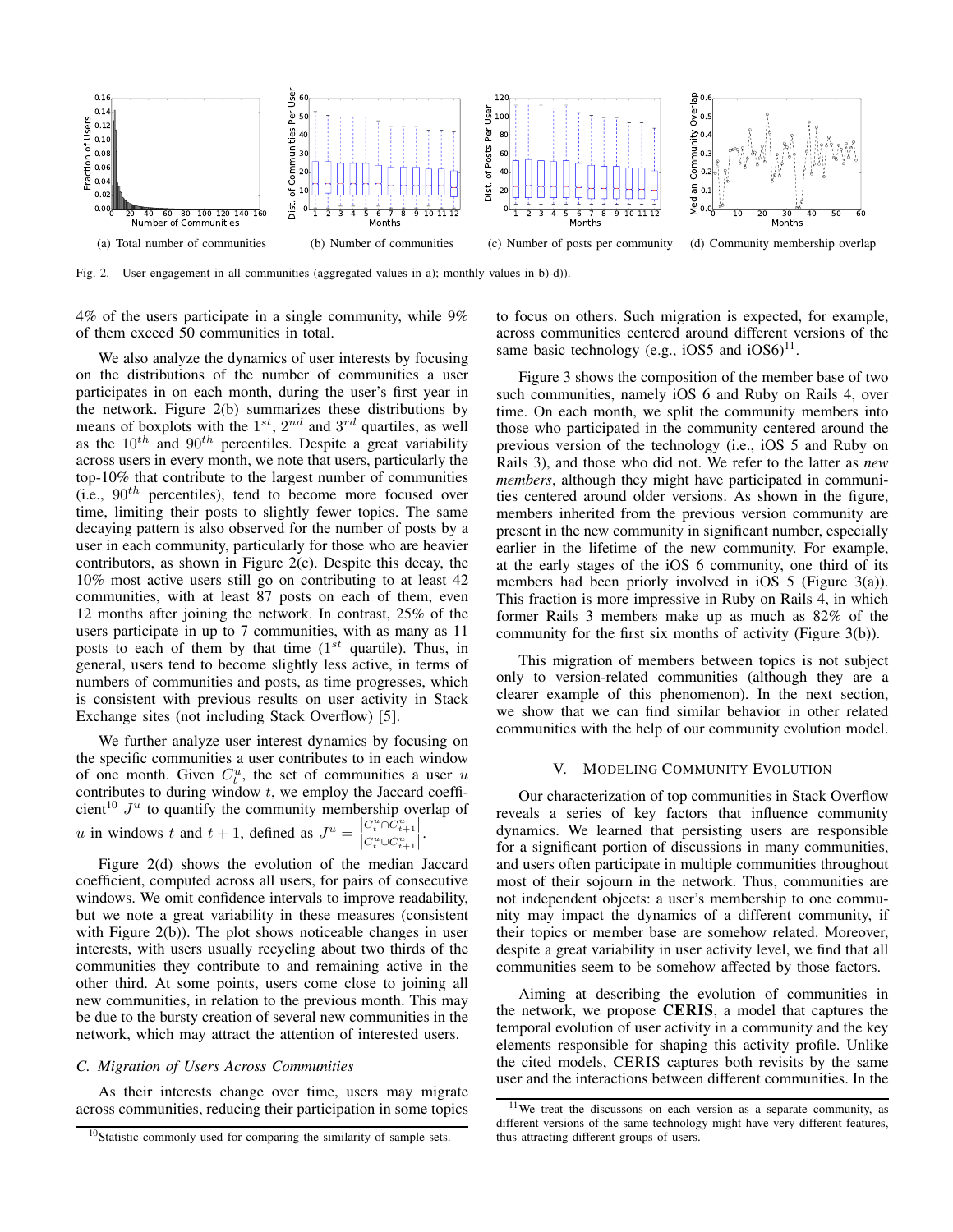

Fig. 3. Member base composition in two example communities.

following, we first present our general modeling approach and describe CERIS. We then show how it fits reasonably well the dynamics of various communities and how it can be used to uncover patterns of user migration across communities.

# *A. General Approach*

The literature is rich with models describing how people share their attention towards a given online social network. Specifically, the community evolution problem is most commonly addressed by adoption models. These models aim at exploring the mechanisms and network conditions that motivate a user's decision to adopt a new technology or join a new community (see [20] and references therein). Both internal (e.g., user interactions and influence) and external factors (e.g., marketing campaigns and word-of-mouth) may be taken into consideration in order to capture the different driving forces behind the evolution of a network of users.

In this context, the author in [20] proposes a reactiondiffusion model that captures the popularity of membershipbased websites. Relying on data about daily user activity, the model is able to evaluate the rate of member arrival and departure from the website, as governed by internal factors, as well as the fraction of users targeted by marketing strategies (i.e., potential new members). These parameters assist in fitting the time series data and predicting whether a website will be able to maintain member activity in the future. As its ideas relate closely to our problem, we evaluated this model by applying it to our dataset. Yet, despite its good performance to predict website sustainability, the failed to accurately describe the evolution of communities in Stack Overflow, mainly because it is not able to capture abrupt increases or decay in user activity patterns, nor the interaction among several communities.

Another approach to the community evolution problem is to model communities as contagions, which spread in the network as users become infected by new topics through participation in a community discussion, and eventually recover by ceasing activity in the community. Indeed, Schoenebeck argues that online communities tend to resemble contagious networks, so that applying epidemiology intuition to them should provide a better understanding of their structure [21]. Despite this intuition, epidemic models have more often been employed to capture the dynamics of other types of objects in online network settings, such as information diffusion [22], [23].

Beutel et al. [11] proposed a extension to the classic epidemic SIS (Susceptible-Infected-Susceptible) model to describe the propagation of pairs of infections in a network, aiming at understanding competition effects between two

contagions. The authors apply the model to real-world data regarding the adoption of competing products (e.g., video streaming services), leaving other competition scenarios unexplored. Thus, the idea proposed in the paper remains untried in the context of online social communities. In particular, it does not consider the unique aspects which influence how these communities compete, and even cooperate, with one another.

The recently-proposed Phoenix-R model [10] builds on the SIR (Susceptible-Infected-Recovered) model in order to describe the popularity evolution of social media objects (e.g., Youtube videos). A key characteristic of Phoenix-R that distinguishes it from other approaches is the modeling of user *revisits*, by means of a transition into a hidden state from the infected state to imply that users are interacting with the object multiple times. Phoenix-R also captures multiple cascades or outbreaks of interest in the object caused by external events (e.g., a news event about a related subject). Phoenix-R was shown to be robust and outperform other models, like SpikeM [23] and TemporalDynamics [24], in terms of both scalability (to large object collections and long time windows), and accuracy. As Phoenix-R gives special regard to revisits to an object, it seems well-suited for modeling the user activity in our topic-based communities. However, Phoenix-R is restricted to single objects, and thus cannot capture the interaction between related communities and its effect on their activity.

Inspired by the models proposed in [11] and [10], we here propose the *Community Evolution model with Revisits and Inter-community effectS* (CERIS). By combining elements from both approaches, our model is able to not only describe the evolution of a community over time, but also give insight into specific mechanisms that drive community activity, including continued member participation by means of revisits and the impact of related communities on one another.

## *B. Model Description*

For the sake of simplicity, we describe CERIS by focusing on two interacting communities, referred to as  $C_1$  and  $C_2$ . Yet, the model is general enough to handle an arbitrary number of communities, at the cost of increased model complexity, as shown in Section V-C. As in Phoenix-R, we assume a fixed population of users who are subject to multiple outbreaks (or *shocks*) of interest in each community. Each shock is modeled as a contagious process directly affecting one given community, although it may also indirectly impact the other one. In the following, we first present the model for a single shock, and then discuss how it generalizes to multiple shocks.

The contagious process happens similarly to a SIS model. Yet, in order to capture the interaction between both communities, we assume users can be either susceptible, infected by  $C_1$ , infected by  $C_2$ , or infected by both (as in [11]). The recovery from each infection is captured by transitions between these states. Specifically, any user can be in one of  $7$  states:  $S$ , meaning that the user is susceptible to be grabbed to either  $C_1$ or  $C_2$ ;  $I_1$  and  $I_2$ , meaning that user is currently participating in  $C_1$  and  $C_2$ , respectively;  $I_{1,2}$ , meaning that user is participating in both communities,; and  $V_1$ ,  $V_2$  and  $V_{1,2}$ , hidden states describing revisits in (only)  $C_1$ ,  $C_2$  and both, respectively. The total user population (for the shock) is  $N = S + I_1 + I_2 + I_{1,2}$ . The process evolves as follows: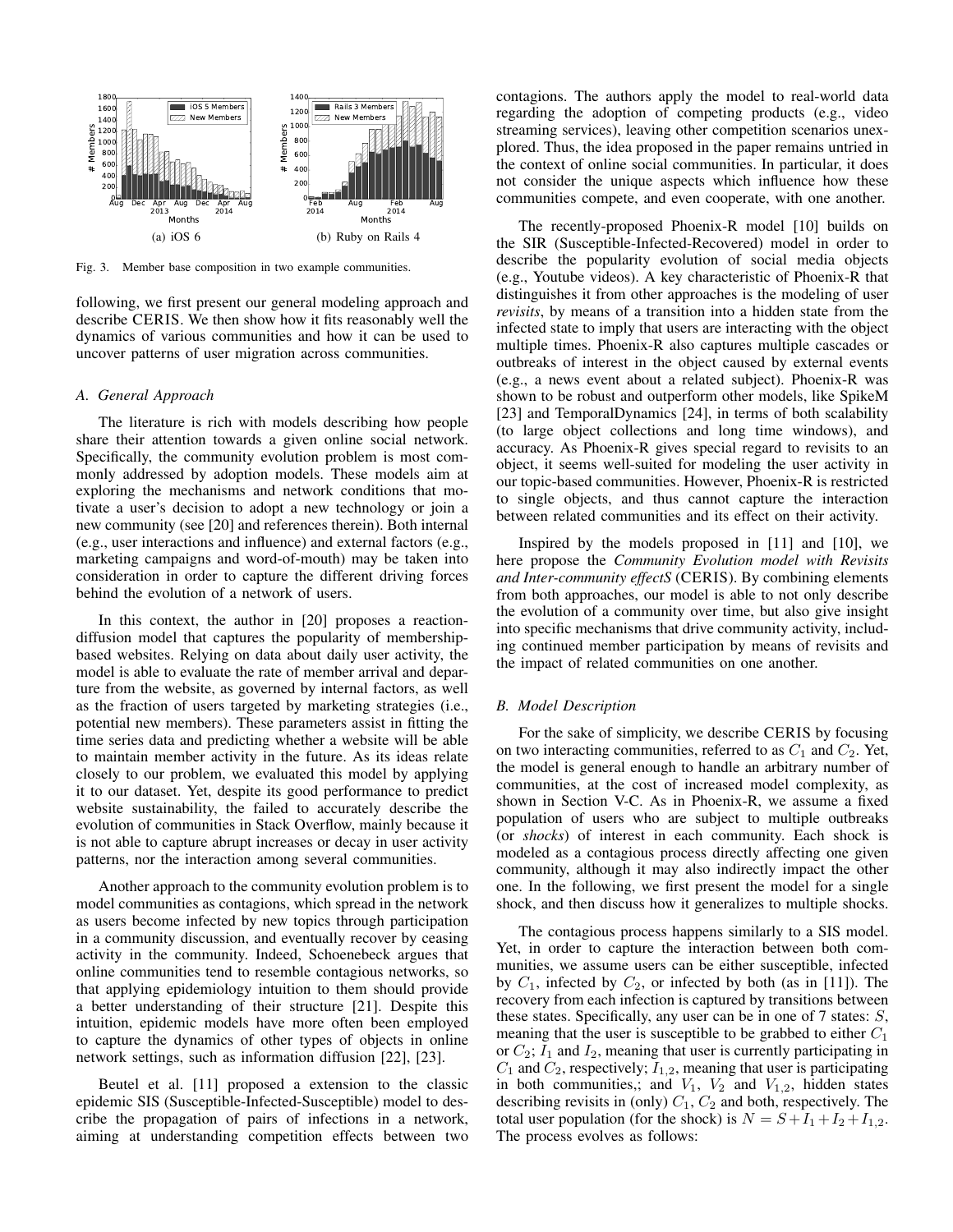- At first, an external shock causes interest to arise around one of the communities, say  $C_1$ . The shock starts with 1 user infected by the community  $(I_1=1)$ and the others susceptible  $(S=N-1)$ .
- As users keep interacting in the network, new users may join  $C_1$ , thus becoming infected by it. This process happens with an infection rate  $\beta_1$ , which determines how contagious  $C_1$  is.
- Users who are discussing one topic may be more frequently exposed to related topics. Thus, infected users in community  $C_1$  may additionally become infected by community  $C_2$  at a modified rate, determined not only by the infectiousness of  $C_2$ , i.e.  $\beta_2$ , but also by a measure  $\varepsilon$  of the relationship between  $C_1$  and  $C_2$ . Although  $\varepsilon$  could be derived by the model (as in [11]), we here estimate its value directly from the input data to reduce computational costs. We estimate  $\varepsilon$  as equal to the user overlap between both communities, that is,  $\varepsilon = \frac{U_1 \cap U_2}{U_1 \cup U_2}$ , where  $U_i$  is the full set of users who participated in  $C_i$  at any point in time.
- The product  $\varepsilon\beta_1$  is the rate at which users infected by  $C_2$  are also infected by  $C_1$ . Similarly,  $\varepsilon \beta_2$  is the rate at which users infected by  $C_1$  become infected by  $C_2$ .
- While infected by one or both of these communities, users may continuously interact with them by means of revisits. As in Phoenix-R, we consider that revisits in a community happen as a Poisson process. Parameters  $\omega_1$ ,  $\omega_2$  and  $\omega_{1,2}$  capture the rates at which users revisit only  $C_1$ , only  $C_2$ , and both  $C_1$  and  $C_2$ .
- Users may eventually cease participating in a community, according to recovery rates  $\gamma_1$  and  $\gamma_2$ .
- Users who remain active in the network after leaving a community may still come back to it at a later time by a process of reinfection, so that the users may continuously cycle through these states.

Figure 4(a) illustrates these different states and transitions, following a single shock in the network. We assume that the shock starts at time  $t=0$ , thus focusing on the dynamics *after* the shock. The following system of continuous-time differential equations describe how the number of users in states  $I_1$ ,  $I_2$ ,  $I_{1,2}$  and S evolve over time<sup>12</sup>:

$$
\frac{dI_1}{dt} = \beta_1 S(I_1 + I_{1,2}) + \gamma_2 I_{1,2} - \gamma_1 I_1 - \varepsilon \beta_2 I_1(I_2 + I_{1,2}) \tag{1}
$$

$$
\frac{dI_2}{dt} = \beta_2 S(I_2 + I_{1,2}) + \gamma_1 I_{1,2} - \gamma_2 I_2 - \varepsilon \beta_1 I_2(I_1 + I_{1,2}) \tag{2}
$$

$$
\frac{dI_{1,2}}{dt} = \varepsilon \beta_1 I_2 (I_1 + I_{1,2}) + \varepsilon \beta_2 I_1 (I_2 + I_{1,2}) - (\gamma_1 + \gamma_2) I_{1,2} \tag{3}
$$

$$
S(t) = N - (I_1(t) + I_2(t) + I_{1,2}(t)).
$$
\n(4)

Equation 1 describes the evolution of the number of users infected by  $C_1$ . This process depends on: the rate at which users infected by  $C_1^{13}$ , which is proportional  $C_1$ 's infectionousness  $(\beta_1)$ , are able to influence susceptible users  $(S)$ ; the rate at which users infected by both communities  $(I_{1,2})$  leave  $C_2$  remaining active only in  $C_1$ , which happens at rate  $\gamma_2$ ; the rate at which users infected only by  $C_1$  stop participating in it ( $\gamma_1 I_1$ ); and the rate at which users infected



shocks (two are shown)

#### Fig. 4. CERIS model.

by  $C_2$  ( $I_2+I_{1,2}$ ) infect new users currently participating only in  $C_1$  ( $I_1$ ), which happens with contagious power  $\varepsilon \beta_2$ . The latter captures the migration of users from  $C_1$  to  $C_2$ . Equation 2 describes the same process for users infected by  $C_2$ .

Equation 3 governs how the number of users infected by both communities evolves. The first two terms capture the rate at which users infected by only one community are infected by the other. The last term captures the rate at which users recover from either community. Finally, Equation 4 describes how the number of susceptible users S evolves over time  $(S(t))$ as function of  $I_1$ ,  $I_2$ ,  $I_{1,2}$ , and the fixed population size N.

We note that Equations 1-4 are the same as those proposed in [11] to capture the propagation of pairs of infections in a network. However, unlike in that work, we consider that infected members may repeatedly contribute to the activity of a community by revisiting it. We capture these revisits by hidden states  $V_1$ ,  $V_2$  and  $V_{1,2}$ , whose dynamics are defined as:

$$
\frac{dV_1}{dt} = \omega_1 I_1, \frac{dV_2}{dt} = \omega_2 I_2, \frac{dV_{1,2}}{dt} = \omega_{1,2} I_{1,2}
$$
\n(5)

We can then define the total number of visits (posts) to community  $C_i$  at time t as  $V_i(t) + V_{1,2}(t)$ .

The above description focuses on a single shock. Yet, like Phoenix-R, CERIS also captures multiple shocks that may impact each community. It does so by taking the model illustrated in Figure 4 as a building block for each shock, and connecting the hidden states  $V_1$ ,  $V_2$  and  $V_{1,2}$  so as to aggregate all visits to the same community. This is illustrated in Figure 4(b) for  $C_1$ . Note that the connecting point,  $\hat{v}_1$ , counts the total number of visits in community  $C_1$  due to all shocks.

Specifically, given  $K$  the set of all shocks (for both communities), and  $s_j$  the time when the  $j^{th}$  shock occurred, the total number of visits in community  $C_i$ , due to all shocks, at time t is:  $\hat{v}_i(t) = \sum_{j=1}^{|K|} V_{i,j}(t-s_j) + V_{1,2,j}(t-s_j)$  (i=1,2).

Moreover, if  $N_j$  is the population affected by the  $j^{th}$  shock, the overall population of users is given by  $N=\sum_{j=1}^{|K|} N_j$ . Note that we assume that populations in each shock do not interact with one another. That is, an infected user from shock  $s_i$  does not interact with a susceptible one from shock  $s_p$  for  $j \neq p$ . While this may not always hold (users may hear about a topic from different populations), it provides a good approximation, as shown below. It also allows us to have different parameter values for each population, capturing the notion that different populations may behave differently regarding a given topic.

 $12$ For the sake of simplicity, we use the same notation to refer to both the state and the number of users currently in it.

<sup>&</sup>lt;sup>13</sup>The total number of users infected by  $C_1$  is given by  $I_1 + I_{1,2}$ .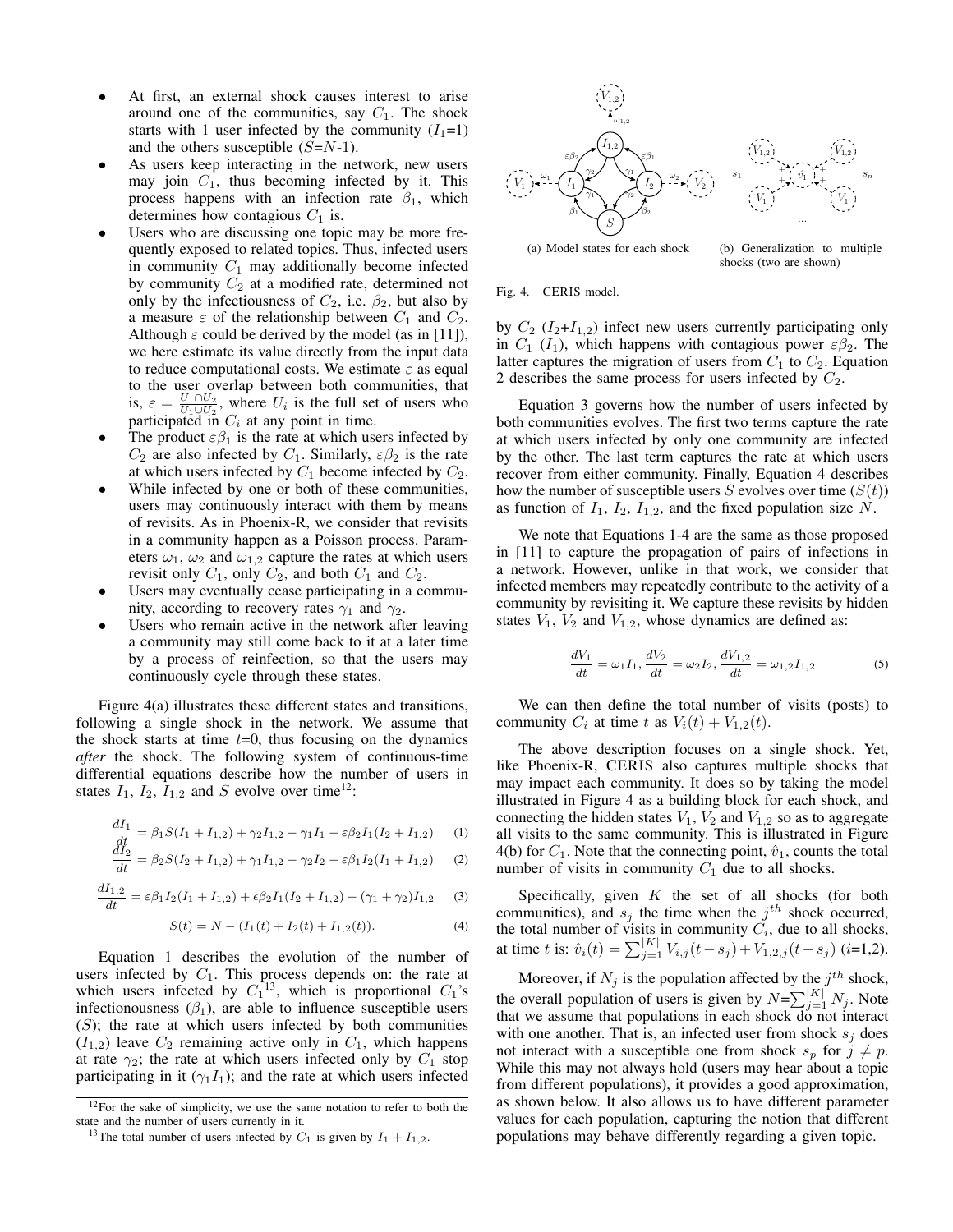

Fig. 5. Model fit of the number of posts in related communities.

We now discuss how to fit CERIS to a given dataset representing a set of time series of user activity in each community. We assume time is discretized into time windows (e.g., a month or a day). The fitting procedure is as follows. For each shock  $j$  on one of the communities, the model estimates the total number of susceptible users  $S$  at time  $t = 0$ , as well as  $\beta_1$ ,  $\beta_2$ ,  $\gamma_1$ ,  $\gamma_2$ ,  $\omega_1$ ,  $\omega_2$ ,  $\omega_{1,2}$  from the data, using Equations (1)-(4). These are outputs of the fitting process. To perform the fitting, we follow the approach in [10] to define the set of shocks for each community. The general idea is that each shock corresponds to a peak in the community's time series. We search for peaks by applying a continuous wavelet transform based peak finding algorithm<sup>14</sup>, and then apply the minimum description length (MDL) principle [25] to define the total number of shocks  $|K|$ . By applying MDL, we attempt to find a good tradeoff between model accuracy and model complexity (or generality). In sum, we first find candidate shocks, and then fit the model using the Levenberg-Marquardt (LM) algorithm, adding one shock at a time in decreasing order of peak volume. For each new shock, we evaluate the MDL cost to decide when to stop adding shocks. We refer to [10] for a detailed description of the fitting steps.

## *C. Model Fittings*

We put CERIS to the test by applying it to pairs of communities in Stack Overflow. Because not all communities are expected to be closely related and given the sheer number of possible community pairings  $\binom{(400)}{2} = 79800$ , we limited our tests to all combinations of the top 100 communities, as well as a handful of communities which we knew to be closely related (e.g., iOS 5 and iOS 6). Figure 5 shows examples of the achieved model fitting for daily and monthly activity time series from different sets of related communities.

The fittings were fairly accurate overall, with a mean root mean square error (RMSE) of 21.1317 for all pairs. The model is able to track reasonably well different trends in community activity, including both rise and fall patterns, and multiple peaks of activity. The model is also able to handle related communities and accurately portray their concurrent evolution in the network. We highlight the example in Figure  $5(a)$ , where the first signs of activity in the newly created SQL Server 2012 community coincide with a drop in activity in the SQL Server 2008 community. By capturing the migration process of users who go through different stages of communityinfection, the model allows us to keep track of the impact

one community has on the other. Also, as both communities are evaluated concurrently, the model outputs can be directly applied to compare and contrast activity patterns in different communities, at any given time. For instance, the initial infectiousness  $\beta$  of each community, which stands as a proxy for its attractiveness to new members, provides good insight into how successful a community may grow to be. Indeed, SQL Server 2012 displayed a smaller adoption rate than its predecessor ( $\beta_{SQL2008} = 0.00165$  and  $\beta_{SQL2012} = 0.00141$ ), and it never caught up with the SQL Server 2008 popularity, despite having drained a portion of its members.

The model also performs well when analyzing communities which are related but do not display strong migration patterns, such as in Figure 5(b). Instead of competing for members, with users permanently migrating from one community to another, these communities coexist in the network and share a portion of their member bases. We will further discuss the flow of users between communities in the next section. For now, we note how the model is able to handle communities with largely distinct populations and still capture how they evolve both independently, with their own distinct member bases, as well as cooperatively, through their shared members.

Moreover, as mentioned, CERIS can be easily extended to handle more than two communities. As illustrated in Figure 5(c) for three related communities, the model is able to keep up with changes in community activity patterns, as members transition from one community to another. Thus, although presented as handling pairs of related communities, CERIS can be further extended to account for n-way relationships.

Finally, we note that CERIS is not only reasonably accurate but also quite scalable. The time required to do each of the fittings in Figure 5 is on average only 116 seconds on a Intel Xeon 2.40GHz with 47GB RAM. This is a fairly short time, given the amount and period covered by the data being fitted, particularly in Figure 5(c), which makes use of daily, rather than monthly, activity information.

#### *D. Interactions Between Communities*

One key feature of CERIS is its ability to explicitly capture the relationships between communities in the network, based on their shared member base. This is captured by  $\varepsilon$ ,  $\beta_1$  and  $\beta_2$ , which are outputs of the model. Specifically, we define the *flow* of users from community  $C_1$  to community  $C_2$  as the probability that a user in  $C_1$  will eventually join  $C_2$ , which is estimated by our model as  $\varepsilon\beta_2$  (similarly, the flow

<sup>&</sup>lt;sup>14</sup>https://en.wikipedia.org/wiki/Mexican\_hat\_wavelet